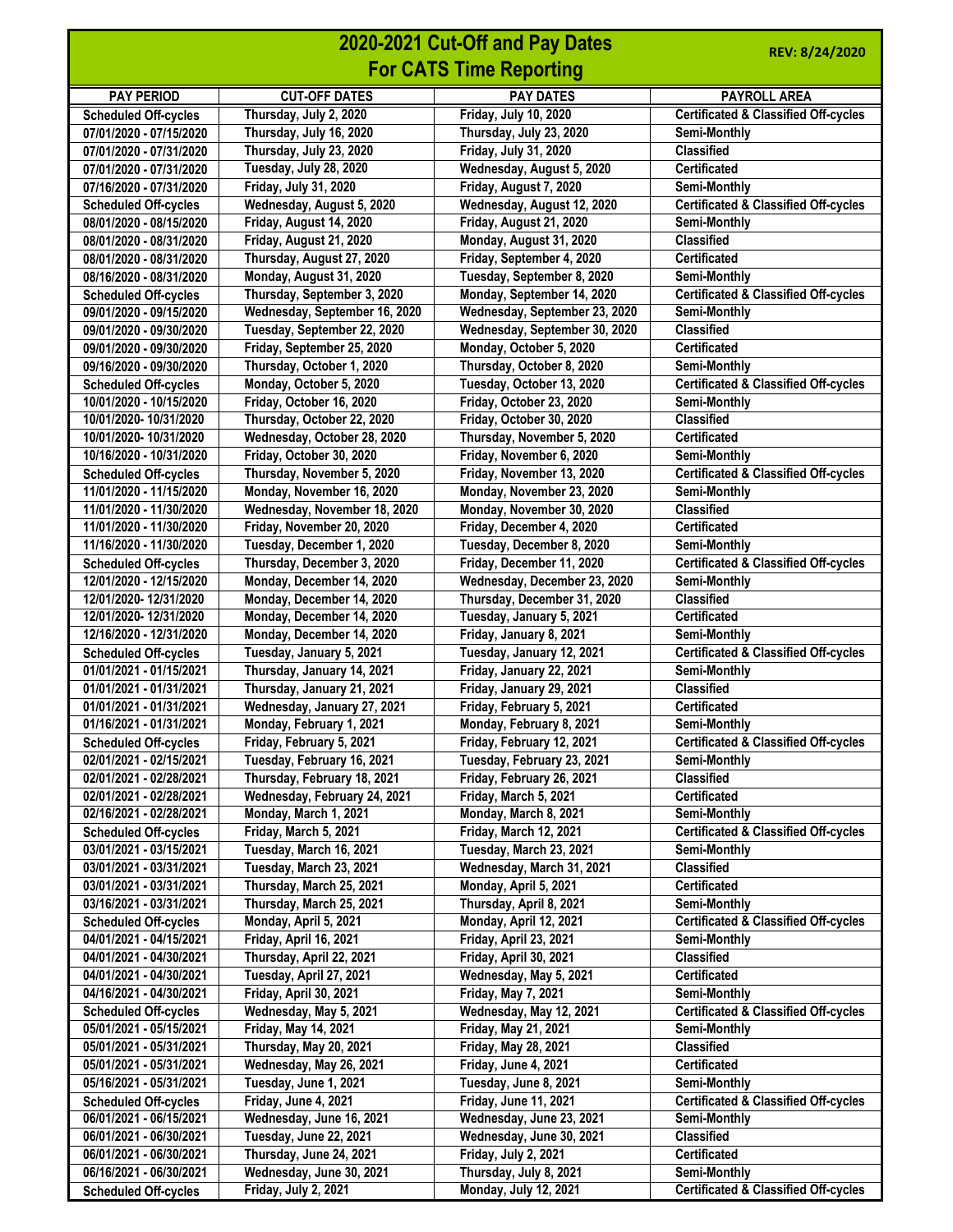### **Los Angeles Unified School District**

# **2020 - 2021 Certificated Calendar (CE)**

**Legend:** Cut-off for CATS Time Reporting Approval **Pay Day** Pay Day **Pay Holiday \*** Holiday and Pay day



|                                            |                                                    |          | July |    |    |    |  |  |  |  |  |  |  |  |  |
|--------------------------------------------|----------------------------------------------------|----------|------|----|----|----|--|--|--|--|--|--|--|--|--|
| $\mathbf{s}$<br>S<br>F<br>W<br>м<br>т<br>4 |                                                    |          |      |    |    |    |  |  |  |  |  |  |  |  |  |
|                                            | 3<br>$\overline{2}$<br>5<br>10<br>6<br>8<br>9<br>7 |          |      |    |    |    |  |  |  |  |  |  |  |  |  |
|                                            |                                                    |          |      |    |    | 11 |  |  |  |  |  |  |  |  |  |
| 12                                         | 13                                                 | 14       | 15   | 16 | 17 | 18 |  |  |  |  |  |  |  |  |  |
| 19                                         | 20                                                 | 21       | 22   | 23 | 24 | 25 |  |  |  |  |  |  |  |  |  |
| 26                                         |                                                    | 27 28 29 |      | 30 | 31 |    |  |  |  |  |  |  |  |  |  |
|                                            |                                                    |          |      |    |    |    |  |  |  |  |  |  |  |  |  |

|                 |                 |                  | July |                 |    |      |          |                 |                 |    | <b>August</b>   |     |          |                 |    |    | <b>September</b> |                 |       |          |                 |    |                 | <b>October</b>      |                 |       |             |
|-----------------|-----------------|------------------|------|-----------------|----|------|----------|-----------------|-----------------|----|-----------------|-----|----------|-----------------|----|----|------------------|-----------------|-------|----------|-----------------|----|-----------------|---------------------|-----------------|-------|-------------|
| S.              | М               |                  | W    |                 | F  | S    | <b>S</b> | M               |                 | W  |                 | F   | <b>S</b> | S.              | M  |    | W                |                 | F.    | <b>S</b> | S.              | M  |                 | W                   |                 |       | $F \mid S$  |
|                 |                 |                  |      |                 |    |      |          |                 |                 |    |                 |     |          |                 |    |    | ົ                |                 |       | 5        |                 |    |                 |                     |                 |       | $2 \quad 3$ |
| 5 <sup>5</sup>  | -6              |                  | 8    | 9               | 10 | 11   | 2        | 3               | 4               | 5  | 6               |     | 8        | 6               |    | 8  | -9               | 10              | 11    | 12       | 4 II            | 5  | 6               |                     | 8               | 9     | 10          |
| 12 <sup>°</sup> | 13              | 14               | 15   | 16              | 17 | 18   | 9        | 10 <sup>1</sup> | 11              | 12 | 13              | 14  | 15       | 13 <sub>1</sub> | 14 | 15 | 16               | 17 <sup>1</sup> | 18    | 19       | 11              | 12 | 13              | 14 <sub>1</sub>     | 15 <sup>1</sup> | 16 17 |             |
| 19              | 20 <sub>1</sub> | 21               | 22   | 23 <sub>1</sub> | 24 | 25 I | 16       | 17 <sup>1</sup> | 18 <sup>1</sup> | 19 | 20 <sub>1</sub> | 21  | 22       | 20 <sup>1</sup> | 21 | 22 | 23               |                 | 24 25 | 26       | 18              | 19 | 20 <sub>1</sub> | -21                 | 22 23 24        |       |             |
| 26              |                 | 27 <sup>28</sup> | 29   | 30              | 31 |      | 23       | 24 <sup>1</sup> | 25 <sub>1</sub> |    | $26$ 27         | -28 | 29       | 27              | 28 | 29 | 30               |                 |       |          | 25 <sub>1</sub> | 26 |                 | 27 <sup>28</sup> 29 |                 | 30 31 |             |
|                 |                 |                  |      |                 |    |      | 30       | $\vert$ 31      |                 |    |                 |     |          |                 |    |    |                  |                 |       |          |                 |    |                 |                     |                 |       |             |

|                                 |    |                  |                | <b>September</b> |          |    |  |  |  |  |  |  |  |  |
|---------------------------------|----|------------------|----------------|------------------|----------|----|--|--|--|--|--|--|--|--|
| S<br>S<br>W<br>F<br>м<br>т<br>т |    |                  |                |                  |          |    |  |  |  |  |  |  |  |  |
|                                 |    | 1                | $\overline{2}$ | 3                | 4        | 5  |  |  |  |  |  |  |  |  |
| 6                               | 7  | 8                | 9              | 10               | 11       | 12 |  |  |  |  |  |  |  |  |
| 13                              | 14 | 15 <sub>15</sub> | 16             | 17               | 18       | 19 |  |  |  |  |  |  |  |  |
| 20                              | 21 | 22 <sub>1</sub>  | 23             |                  | 24 25 26 |    |  |  |  |  |  |  |  |  |
| 27                              | 28 | 29               | 30             |                  |          |    |  |  |  |  |  |  |  |  |
|                                 |    |                  |                |                  |          |    |  |  |  |  |  |  |  |  |

|              |    |    | October  |               |    |    |
|--------------|----|----|----------|---------------|----|----|
| $\mathbf{s}$ | М  | т  | w        | т             | F  | S  |
|              |    |    |          | 1             | 2  | 3  |
| 4            | 5  | 6  | 7        | 8             | 9  | 10 |
| 11           | 12 | 13 | 14       | 15            | 16 | 17 |
| 18           | 19 | 20 |          | $21 \quad 22$ | 23 | 24 |
| 25           | 26 |    | 27 28 29 |               | 30 | 31 |
|              |    |    |          |               |    |    |

|    |    |    | november |          |          |    |
|----|----|----|----------|----------|----------|----|
| S  | М  | т  | W        | т        | F        | S  |
| 1  | 2  | 3  | 4        | 5        | 6        | 7  |
| 8  | 9  | 10 | 11       | 12       | 13       | 14 |
| 15 | 16 | 17 | 18       |          | 19 20 21 |    |
| 22 | 23 | 24 |          | 25 26 27 |          | 28 |
| 29 | 30 |    |          |          |          |    |
|    |    |    |          |          |          |    |

| lovember |
|----------|
|----------|

|    |                 |     |      | <b>November</b> |                 |    |                 |                 | <b>December</b> |                 |    |                     |                 |    |      | January         |                 |      |    |                 |      |                 | <b>February</b> |    |      |                       |      |
|----|-----------------|-----|------|-----------------|-----------------|----|-----------------|-----------------|-----------------|-----------------|----|---------------------|-----------------|----|------|-----------------|-----------------|------|----|-----------------|------|-----------------|-----------------|----|------|-----------------------|------|
| S. | M               |     | W    |                 | F               | S  | -S              | M               |                 | W               |    | E                   | <b>S</b>        | S. | M    |                 | W               |      | E  | S               | S.   | M               |                 | W  |      | F.                    | - S  |
|    |                 | 3   | 4    |                 | -6              |    |                 |                 |                 | 2               |    |                     | 5               |    |      |                 |                 |      |    | 2               |      |                 | 2               |    |      |                       | II 6 |
| 8  | -9              | 101 | l 11 | l 12            | 13              | 14 | 6               |                 | 8               | 9               | 10 | 11                  | 12              | 3  | 4 II |                 | 6               |      | 8  | 9               |      | 8               | 9               | 10 |      | 12 13                 |      |
| 15 | 16 l            | 17  | 18   |                 | 19 <b>20</b> 21 |    | 13 <sub>1</sub> | 141             | 15              | 16 <sup>1</sup> | 17 | 18                  | 19 <sup>1</sup> | 10 | 11   | 12 <sup>1</sup> | 13 <sub>1</sub> | 14 I | 15 | 16              | 14 I | 15 <sub>l</sub> | 16              | 17 | 18 I | 19 20                 |      |
| 22 | 23              | 24  |      |                 | $25$ 26 27 28   |    | 20              | 121'            | 22              | 23              |    | 24 <sup>25</sup> 26 |                 |    | 18I  | 19              | 20              | 21   | 22 | 23              | 21   | 22              |                 |    |      | 23 <b>24</b> 25 26 27 |      |
| 29 | 30 <sub>1</sub> |     |      |                 |                 |    | 27              | 28 <sup>1</sup> | 29 30 31        |                 |    |                     |                 | 24 | 25   | $26$ 27         |                 | 28   | 29 | 30 <sub>l</sub> | 28   |                 |                 |    |      |                       |      |
|    |                 |     |      |                 |                 |    |                 |                 |                 |                 |    |                     |                 | 31 |      |                 |                 |      |    |                 |      |                 |                 |    |      |                       |      |

|    |    | <b>November</b> |                 |                 |  |    |     | <b>December</b> |         |                  |                 |    |                 |    |    | <b>January</b> |                   |                 |    |      |    |    |                 | <b>February</b> |  |
|----|----|-----------------|-----------------|-----------------|--|----|-----|-----------------|---------|------------------|-----------------|----|-----------------|----|----|----------------|-------------------|-----------------|----|------|----|----|-----------------|-----------------|--|
|    | W  |                 | Е               | <b>S</b>        |  | S  | M   |                 | W       |                  | F               | S  | <b>S</b>        | М  |    | W              |                   | Е               | S  | -S   | м  |    | W               |                 |  |
| 3  |    |                 | 6               |                 |  |    |     |                 | ົ       |                  |                 | 5  |                 |    |    |                |                   |                 | 2  |      |    | ◠  | 3               | 4               |  |
| 10 |    | '2              | 13              | 14 <sub>1</sub> |  | 6  |     | 8               | 9       | 10               | 11              | 12 | 3               |    |    | 6              |                   | 8               | -9 |      | 8  | 9  | 10              | 11              |  |
| 17 | 18 |                 | 19 <b>20</b> 21 |                 |  | 13 | 141 | 15              | 16      | 17 <sup>17</sup> | 18 <sub>1</sub> | 19 | 10 <sub>1</sub> |    | 12 | 13             | 14                | 15              | 16 | 14 I | 15 | 16 | 17              | 18              |  |
| 24 |    |                 |                 | 25 26 27 28     |  | 20 | 21  | 22              | 23      | 24               | 25              | 26 |                 | 18 | 19 | 20             | 21                | 22 <sub>1</sub> | 23 | 21   | 22 |    | 23 <b>24</b> 25 |                 |  |
|    |    |                 |                 |                 |  | 27 | 28  | 29              | $30$ 31 |                  |                 |    | 24 <sup>1</sup> | 25 |    | $26$ 27        | $\blacksquare$ 28 | 29              | 30 | 28   |    |    |                 |                 |  |
|    |    |                 |                 |                 |  |    |     |                 |         |                  |                 |    | 31              |    |    |                |                   |                 |    |      |    |    |                 |                 |  |

|                |                            |                | February    |    |    |    |  |  |  |  |  |  |  |  |
|----------------|----------------------------|----------------|-------------|----|----|----|--|--|--|--|--|--|--|--|
| S              | S<br>F<br>т<br>W<br>т<br>М |                |             |    |    |    |  |  |  |  |  |  |  |  |
|                | 1                          | $\overline{2}$ | 3           | 4  | 5  | 6  |  |  |  |  |  |  |  |  |
| $\overline{7}$ | 8                          | 9              | 10          | 11 | 12 | 13 |  |  |  |  |  |  |  |  |
| 14             | 15                         | 16             | 17          | 18 | 19 | 20 |  |  |  |  |  |  |  |  |
| 21             |                            |                | 22 23 24 25 |    | 26 | 27 |  |  |  |  |  |  |  |  |
| 28             |                            |                |             |    |    |    |  |  |  |  |  |  |  |  |
|                |                            |                |             |    |    |    |  |  |  |  |  |  |  |  |

|    |    |                | March |                 |    |    |
|----|----|----------------|-------|-----------------|----|----|
| S  | М  | т              | W     | т               | F  | S  |
|    | 1  | $\overline{2}$ | 3     | 4               | 5  | 6  |
| 7  | 8  | 9              | 10    | 11              | 12 | 13 |
| 14 | 15 | 16             | 17    | 18              | 19 | 20 |
| 21 | 22 | 23             |       | 24 <b>25</b> 26 |    | 27 |
| 28 | 29 | 30             | 31    |                 |    |    |
|    |    |                |       |                 |    |    |

|                | <b>March</b> |    |                                |          |    |                   |    | <b>April</b>    |    |    |                 |         |    |    | May               |                 |                 |    |    |    |                | June |  |
|----------------|--------------|----|--------------------------------|----------|----|-------------------|----|-----------------|----|----|-----------------|---------|----|----|-------------------|-----------------|-----------------|----|----|----|----------------|------|--|
| Τ              | W            |    | F                              | <b>S</b> | S  | м                 |    | W               |    | F  | S               | S.      | M  |    | W                 |                 | F               | S  | S  | M  |                | W    |  |
| $\overline{2}$ | 3            |    | Ш                              | 6        |    |                   |    |                 |    | 2  | 3               |         |    |    |                   |                 |                 |    |    |    | $\overline{A}$ | 2    |  |
| 9              | 10           | 11 | 12                             | 13       | 4  | -5<br>H           | 6  |                 | 8  | 9  | 10              | 2       | 3  | 4  | -5                | 6               | 7               | 8  | 6  |    | 8              | 9    |  |
| 16             | 17           | 18 | 19                             | 20       | 11 | $12 \overline{ }$ | 13 | 14 <sub>1</sub> | 15 | 16 | 17 <sub>1</sub> | 9       | 10 | 11 | $12 \overline{ }$ | 13 <sub>1</sub> | 14 <sup>1</sup> | 15 | 13 | 14 | 15             | 16   |  |
|                |              |    | 23   24 <mark>  25  </mark> 26 | 27       | 18 | 19                | 20 | 21              | 22 | 23 | 24              | 16      | 17 | 18 | 19                | 20              | 21              | 22 | 20 | 21 | 22             | 23   |  |
|                | 30   31      |    |                                |          | 25 | 261               |    | 27128           | 29 | 30 |                 | 23      | 24 | 25 | 26 27             |                 | 28              | 29 | 27 | 28 | 29             | 30   |  |
|                |              |    |                                |          |    |                   |    |                 |    |    |                 | $30$ 31 |    |    |                   |                 |                 |    |    |    |                |      |  |

|                |    |    | May |    |   |
|----------------|----|----|-----|----|---|
| S              | М  | т  | W   | т  | ı |
|                |    |    |     |    |   |
| $\overline{2}$ | 3  | 4  | 5   | 6  |   |
| 9              | 10 | 11 | 12  | 13 | 1 |
| 16             | 17 | 18 | 19  | 20 | 2 |
|                |    |    |     |    |   |

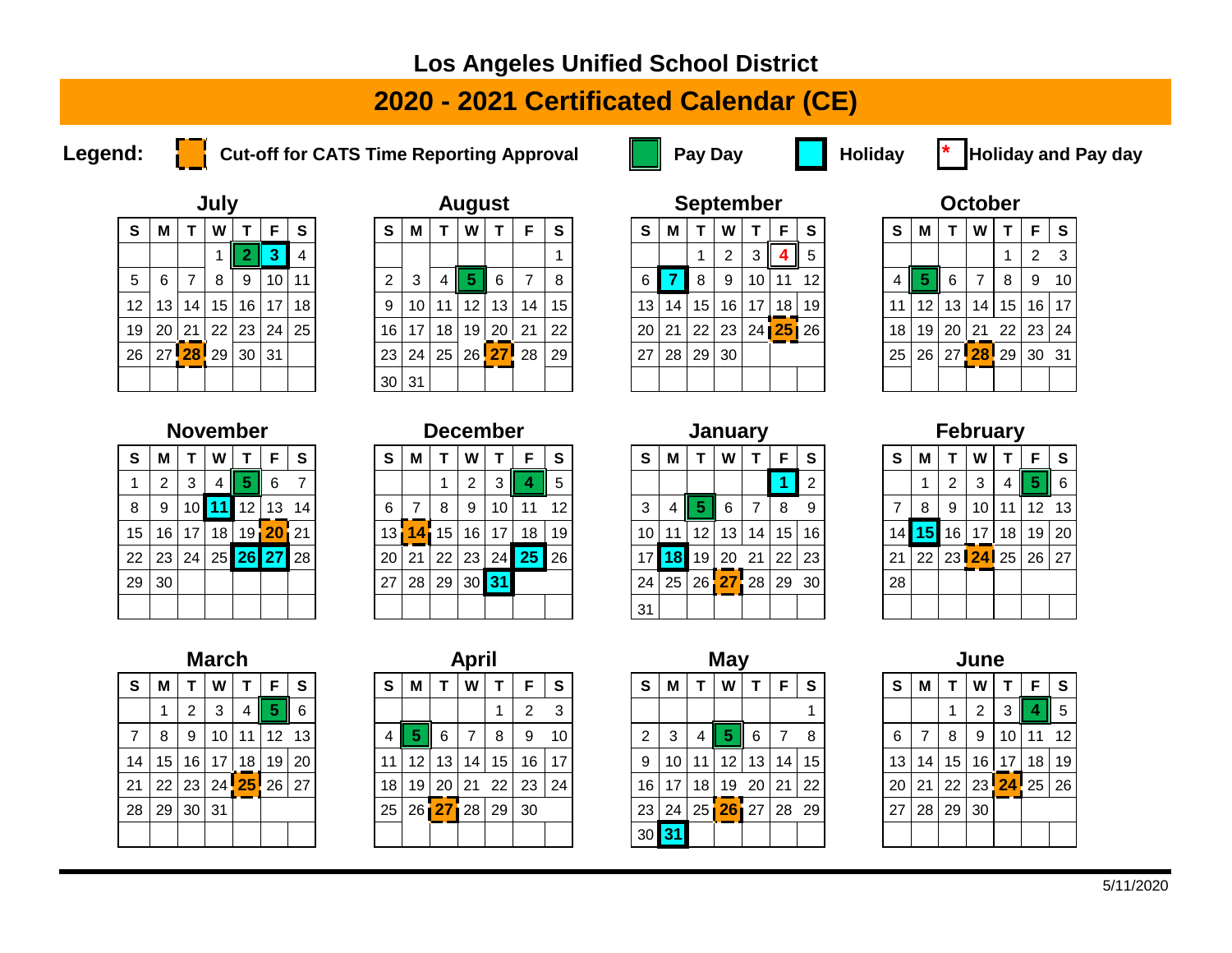### **Los Angeles Unified School District**

## **2020 - 2021 Classified Calendar (CL)**

**Legend:** Cut-off for CATS Time Reporting Approval **Pay Day** Pay Day **Pay Holiday \*** Holiday and Pay day



|                                 |    |    | July |                 |    |    |  |  |  |  |  |  |  |  |
|---------------------------------|----|----|------|-----------------|----|----|--|--|--|--|--|--|--|--|
| S<br>S<br>М<br>F<br>W<br>т<br>т |    |    |      |                 |    |    |  |  |  |  |  |  |  |  |
|                                 |    |    | 1    | $\overline{2}$  | 3  | 4  |  |  |  |  |  |  |  |  |
| 5                               | 6  | 7  | 8    | 9               | 10 | 11 |  |  |  |  |  |  |  |  |
| 12                              | 13 | 14 | 15   | 16              | 17 | 18 |  |  |  |  |  |  |  |  |
| 19                              | 20 | 21 |      | 22 23 24        |    | 25 |  |  |  |  |  |  |  |  |
| 26                              | 27 | 28 | 29   | 30 <sup>1</sup> | 31 |    |  |  |  |  |  |  |  |  |
|                                 |    |    |      |                 |    |    |  |  |  |  |  |  |  |  |

|                 |                |    | July |                 |          |                 |                |                 |    | <b>August</b>     |                 |                 |                   |          |    |         | <b>September</b>   |                 |                 |                 |                 |     |    | <b>October</b>                      |                 |            |             |
|-----------------|----------------|----|------|-----------------|----------|-----------------|----------------|-----------------|----|-------------------|-----------------|-----------------|-------------------|----------|----|---------|--------------------|-----------------|-----------------|-----------------|-----------------|-----|----|-------------------------------------|-----------------|------------|-------------|
| S.              | м              |    | W    |                 | F        | S               | <b>S</b>       | м               |    | W                 |                 | F               | <b>S</b>          | <b>S</b> | М  |         | W                  |                 | E               | S.              | <b>S</b>        | м   |    | W                                   |                 | F.         | - S         |
|                 |                |    |      | 2               |          |                 |                |                 |    |                   |                 |                 |                   |          |    |         | 2                  |                 |                 | 5               |                 |     |    |                                     |                 |            | $2 \quad 3$ |
| 5 <sub>5</sub>  | 6              | 7  | 8    | 9               | 10       | 11              | 2              | 3               | 4  | 5                 | 6               |                 | 8                 | 6        |    | -8      | 9                  | 10 <sub>1</sub> | 11              | 12 <sup>1</sup> | 4               | 5   | 6  |                                     | 8               | 9          | 10          |
| 12 <sup>1</sup> | 13             | 14 | 15   | 16 <sup>1</sup> | 17       | 18 <sup>1</sup> | 9              | 10 <sup>1</sup> | 11 | $12 \overline{ }$ | 13 <sub>1</sub> | 14              | 15                | 13       | 14 | 15      | 16 l               | 17              | 18 <sup>1</sup> | 19 I            | 11              | 12  | 13 | 14 <sub>1</sub>                     | 15 <sup>1</sup> | 16         | 17          |
| 19              | 20   21        |    |      |                 | 22 23 24 | 25              | 16 l           | 17              | 18 | 19                | $20$ 21         |                 | $\blacksquare$ 22 |          |    |         | 20 21 <b>22</b> 23 | 24 <sup>1</sup> | 25 <sub>1</sub> | <b>26</b>       | 18 <sup>1</sup> | 19  |    | 20   21 <mark>  22  </mark> 23   24 |                 |            |             |
| 26              | $\frac{1}{27}$ | 28 | 29   | 30 31           |          |                 | 23             | 24              | 25 | 26                | 27              | 28 <sup>1</sup> | 29                | 27       | 28 | $29$ 30 |                    |                 |                 |                 | 25              | 26' | 27 | 28                                  |                 | $29$ 30 31 |             |
|                 |                |    |      |                 |          |                 | $30$ $\vert$ 3 |                 |    |                   |                 |                 |                   |          |    |         |                    |                 |                 |                 |                 |     |    |                                     |                 |            |             |

|                                            |    |          | September      |    |    |                 |  |  |  |  |  |  |  |  |
|--------------------------------------------|----|----------|----------------|----|----|-----------------|--|--|--|--|--|--|--|--|
| $\mathbf{s}$<br>S<br>W<br>F<br>М<br>т<br>т |    |          |                |    |    |                 |  |  |  |  |  |  |  |  |
|                                            |    |          | $\overline{2}$ | 3  | 4  | 5               |  |  |  |  |  |  |  |  |
| 6                                          | 7  | 8        | 9              | 10 | 11 | 12 <sup>1</sup> |  |  |  |  |  |  |  |  |
| 13                                         | 14 | 15       | 16             | 17 | 18 | 19              |  |  |  |  |  |  |  |  |
| 20                                         |    | 21 22 23 |                | 24 | 25 | 26              |  |  |  |  |  |  |  |  |
| 27                                         | 28 |          | 29 30          |    |    |                 |  |  |  |  |  |  |  |  |
|                                            |    |          |                |    |    |                 |  |  |  |  |  |  |  |  |

|    |                            |    | October |              |    |    |  |  |  |  |  |  |  |  |  |
|----|----------------------------|----|---------|--------------|----|----|--|--|--|--|--|--|--|--|--|
| S  | W<br>F<br>S<br>т<br>М<br>т |    |         |              |    |    |  |  |  |  |  |  |  |  |  |
|    |                            |    |         | 1            | 2  | 3  |  |  |  |  |  |  |  |  |  |
| 4  | 5                          | 6  | 7       | 8            | 9  | 10 |  |  |  |  |  |  |  |  |  |
| 11 | 12                         | 13 | 14      | 15           | 16 | 17 |  |  |  |  |  |  |  |  |  |
| 18 | 19                         | 20 | 21      | <b>22</b> 23 |    | 24 |  |  |  |  |  |  |  |  |  |
| 25 | 26                         | 27 | 28      | 29           | 30 | 31 |  |  |  |  |  |  |  |  |  |
|    |                            |    |         |              |    |    |  |  |  |  |  |  |  |  |  |

|                                 |                |    | november       |         |   |    |  |  |  |  |  |  |  |  |
|---------------------------------|----------------|----|----------------|---------|---|----|--|--|--|--|--|--|--|--|
| S<br>S<br>F<br>W<br>м<br>т<br>т |                |    |                |         |   |    |  |  |  |  |  |  |  |  |
| 1                               | $\overline{2}$ | 3  | 4              | 5       | 6 | 7  |  |  |  |  |  |  |  |  |
| 8                               | 9              | 10 | 11             | $12$ 13 |   | 14 |  |  |  |  |  |  |  |  |
| 15                              | 16             |    | 17 18 19 20 21 |         |   |    |  |  |  |  |  |  |  |  |
| 22                              | 23             |    | 24 25 26 27 28 |         |   |    |  |  |  |  |  |  |  |  |
| 29                              | 30             |    |                |         |   |    |  |  |  |  |  |  |  |  |
|                                 |                |    |                |         |   |    |  |  |  |  |  |  |  |  |

|                                            |    |    | December        |    |    |    |  |  |  |  |  |  |  |  |
|--------------------------------------------|----|----|-----------------|----|----|----|--|--|--|--|--|--|--|--|
| $\mathbf{s}$<br>S<br>F<br>W<br>М<br>т<br>т |    |    |                 |    |    |    |  |  |  |  |  |  |  |  |
|                                            |    |    | 2               | 3  | 4  | 5  |  |  |  |  |  |  |  |  |
| 6                                          | 7  | 8  | 9               | 10 | 11 | 12 |  |  |  |  |  |  |  |  |
| 13                                         |    |    | $14$ 15 16 17   |    | 18 | 19 |  |  |  |  |  |  |  |  |
| 20                                         | 21 |    | 22 23 24 25 26  |    |    |    |  |  |  |  |  |  |  |  |
| 27                                         | 28 | 29 | 30 <sup>1</sup> | 31 |    |    |  |  |  |  |  |  |  |  |
|                                            |    |    |                 |    |    |    |  |  |  |  |  |  |  |  |

|                      |                 |                 | <b>November</b> |                 |    |             |                 |     | <b>December</b> |                |    |                 |          |                 |                 | <b>January</b>  |                 |       |                 |                 |          |     |                 |        | <b>February</b> |                 |     |
|----------------------|-----------------|-----------------|-----------------|-----------------|----|-------------|-----------------|-----|-----------------|----------------|----|-----------------|----------|-----------------|-----------------|-----------------|-----------------|-------|-----------------|-----------------|----------|-----|-----------------|--------|-----------------|-----------------|-----|
| S.                   | M               |                 | W               |                 |    | S           | S               | M   |                 | W              |    | F               | <b>S</b> | <b>S</b>        | М               |                 | W               |       |                 | <b>S</b>        | <b>S</b> | М   |                 | W      |                 | F.              | - S |
|                      | ົ               | 3               | 4               | 5               | 6  |             |                 |     |                 | ົ              | 3  |                 | 5        |                 |                 |                 |                 |       |                 | 2               |          |     | 2               | 3      | 4               | 5 6             |     |
| 8                    |                 | 10 <sub>h</sub> | 11              | 12 <sub>1</sub> | 13 | 14          | 6               |     | 8               | 9              | 10 | 11              | 12       | 3               | 4               | 5               | 6               |       |                 | 9               |          | 8   | 9               | 10     |                 | 12 13           |     |
| 15                   | 16 <sup>1</sup> |                 | 17 <b>18</b>    | 19              | 20 | $\sqrt{21}$ | 13!             | 14! | 15              | 16             | 17 | 18 <sup>1</sup> | 19       | 10 <sub>1</sub> | 11              | 12              | 13 <sub>1</sub> | 14 I  | 15 <sup>1</sup> | 16 I            | l 4 l    | 151 | 16 <sub>1</sub> | $17$ 1 | <b>18</b>       | 19 20           |     |
|                      | 22   23         | 24              |                 |                 |    | 25 26 27 28 | 20 <sup>1</sup> | 21  | 22              | 23             |    | $24$ 25         | 26       |                 | 18 <sup>l</sup> | 19              | 20121           |       | 22              | 23 <sub>1</sub> | 21       | 22  | 23              | 24     |                 | 25 <b>26</b> 27 |     |
| 29 <mark>  30</mark> |                 |                 |                 |                 |    |             | 27              | 28  | 29              | $30$ <b>31</b> |    |                 |          | 24              | 25              | 26 <sup>1</sup> | 27              | 28 II | 29              | 30 <sub>l</sub> | 28       |     |                 |        |                 |                 |     |
|                      |                 |                 |                 |                 |    |             |                 |     |                 |                |    |                 |          | 31              |                 |                 |                 |       |                 |                 |          |     |                 |        |                 |                 |     |

|                                 |           | February       |    |                                 |                  |    |  |  |  |  |  |  |  |  |
|---------------------------------|-----------|----------------|----|---------------------------------|------------------|----|--|--|--|--|--|--|--|--|
| S<br>S<br>W<br>F<br>т<br>М<br>т |           |                |    |                                 |                  |    |  |  |  |  |  |  |  |  |
|                                 | 1         | $\overline{2}$ | 3  | 4                               | 5                | 6  |  |  |  |  |  |  |  |  |
| 7                               | 8         | 9              | 10 | 11                              | 12 <sup>12</sup> | 13 |  |  |  |  |  |  |  |  |
| 14                              | <b>15</b> | 16             |    | 17 <sup>18</sup> 19             |                  | 20 |  |  |  |  |  |  |  |  |
| 21                              | 22        | 23             |    | $\overline{24}$ 25 <b>26</b> 27 |                  |    |  |  |  |  |  |  |  |  |
| 28                              |           |                |    |                                 |                  |    |  |  |  |  |  |  |  |  |
|                                 |           |                |    |                                 |                  |    |  |  |  |  |  |  |  |  |

 $7 | 8 | 9 | 10 | 11 | 12 13$  $14 | 15 | 16 | 17 | 18 | 19 | 20$ 21 22 **23** 24 25 26 27 18 19 20 21 **22** 23 24 16 17 18 19 **20** 21 22 20 21 **22** 23 24 25 26 28 29 30 **31** 25 26 27 28 29 **30** 23 24 25 26 27 **28** 29 27 28 29 **30**

|                |       | March<br><b>April</b><br>S<br>S<br>W<br>F<br>M<br>F<br>6<br>$\overline{2}$<br>5<br>4<br>13<br>5<br>12<br>6<br>9<br>11<br>8<br>4<br>16 <sup>1</sup><br>13 <sup>1</sup><br>14 |    |    |  |  |  |    |    |                 |    |                 |  |                 |
|----------------|-------|-----------------------------------------------------------------------------------------------------------------------------------------------------------------------------|----|----|--|--|--|----|----|-----------------|----|-----------------|--|-----------------|
| T.             | W     |                                                                                                                                                                             |    |    |  |  |  |    |    |                 |    |                 |  | <b>S</b>        |
| $\overline{2}$ | 3     |                                                                                                                                                                             |    |    |  |  |  |    |    |                 |    |                 |  | 3               |
| 9              | 10    |                                                                                                                                                                             |    |    |  |  |  |    |    |                 |    |                 |  | 10 <sub>l</sub> |
| 16             | 17    | 18                                                                                                                                                                          | 19 | 20 |  |  |  | 11 | 12 |                 |    | 15              |  | 17 <sup>1</sup> |
|                | 23 24 | 25                                                                                                                                                                          | 26 | 27 |  |  |  | 18 | 19 | 20 <sup>1</sup> |    | 21 <b>22</b> 23 |  | 24              |
|                | 30∥31 |                                                                                                                                                                             |    |    |  |  |  | 25 | 26 | 27              | 28 | $29$ 30         |  |                 |
|                |       |                                                                                                                                                                             |    |    |  |  |  |    |    |                 |    |                 |  |                 |

| <b>May</b> |  |  |
|------------|--|--|
|            |  |  |
|            |  |  |

| S              | M       |         | W               |                 | F.    | <b>S</b>  | <b>S</b> | м               |    | W  |                          | F. | -S | S.              | М     |    | W  |                 | F.              | <b>S</b> | <b>S</b>        | м              |    | W                     |                 | F.        | -S |
|----------------|---------|---------|-----------------|-----------------|-------|-----------|----------|-----------------|----|----|--------------------------|----|----|-----------------|-------|----|----|-----------------|-----------------|----------|-----------------|----------------|----|-----------------------|-----------------|-----------|----|
|                |         |         | 3               | 4               | 5     | 6         |          |                 |    |    |                          | 2  | 3  |                 |       |    |    |                 |                 |          |                 |                |    |                       | 3               | 4         | -5 |
| $\overline{7}$ | 8       | -9      | 10 <sup>1</sup> | 11              | 12    | 13        |          | 5               | 6  | 7  | 8                        | -9 | 10 | 2 <sub>1</sub>  | 3     | 4  | 5  | 6               |                 | 8        | 6               |                | 8  | -9                    | 10 <sup>1</sup> | $11 \t12$ |    |
|                | 14   15 | - 16 I  | 17 <sup>1</sup> | 18 <sup>1</sup> | 19    | <b>20</b> |          | 12 <sub>1</sub> | 13 | 14 | 15 <sup>1</sup>          | 16 | 17 | 9               | 10    | 11 | 12 | 13 <sup>1</sup> | 14              | 15       | 13              | 14             | 15 | 16 I                  | 17              | $18$   19 |    |
| 21             |         |         | 22 <b>23</b> 24 | 25              | 26 27 |           |          | 18 19 20        |    |    | 21 <mark>22</mark> 23 24 |    |    | 16 I            | 17    | 18 |    |                 | 19 <b>20</b> 21 | 22       |                 |                |    | 20 21 <b>22</b> 23 24 |                 | 25 26     |    |
|                | 28   29 | $30$ 31 |                 |                 |       |           | 25       | 26 27           |    | 28 | 29 30                    |    |    | 23 <sup>1</sup> | 24 25 |    | 26 |                 | 27 28 29        |          | 27 <sup>1</sup> | $^{\prime}$ 28 |    | $29$  30              |                 |           |    |
|                |         |         |                 |                 |       |           |          |                 |    |    |                          |    |    | 30 <sup>l</sup> |       |    |    |                 |                 |          |                 |                |    |                       |                 |           |    |

|    | June |                 |                |    |    |              |  |  |  |  |  |  |  |  |  |
|----|------|-----------------|----------------|----|----|--------------|--|--|--|--|--|--|--|--|--|
| S  | М    | т               | W              | т  | F  | $\mathbf{s}$ |  |  |  |  |  |  |  |  |  |
|    |      | 1               | $\overline{2}$ | 3  | 4  | 5            |  |  |  |  |  |  |  |  |  |
| 6  | 7    | 8               | 9              | 10 | 11 | 12           |  |  |  |  |  |  |  |  |  |
| 13 | 14   | 15              | 16             | 17 | 18 | 19           |  |  |  |  |  |  |  |  |  |
| 20 |      | 21 <b>22</b> 23 |                | 24 | 25 | 26           |  |  |  |  |  |  |  |  |  |
| 27 | 28   | 29              | 30             |    |    |              |  |  |  |  |  |  |  |  |  |
|    |      |                 |                |    |    |              |  |  |  |  |  |  |  |  |  |